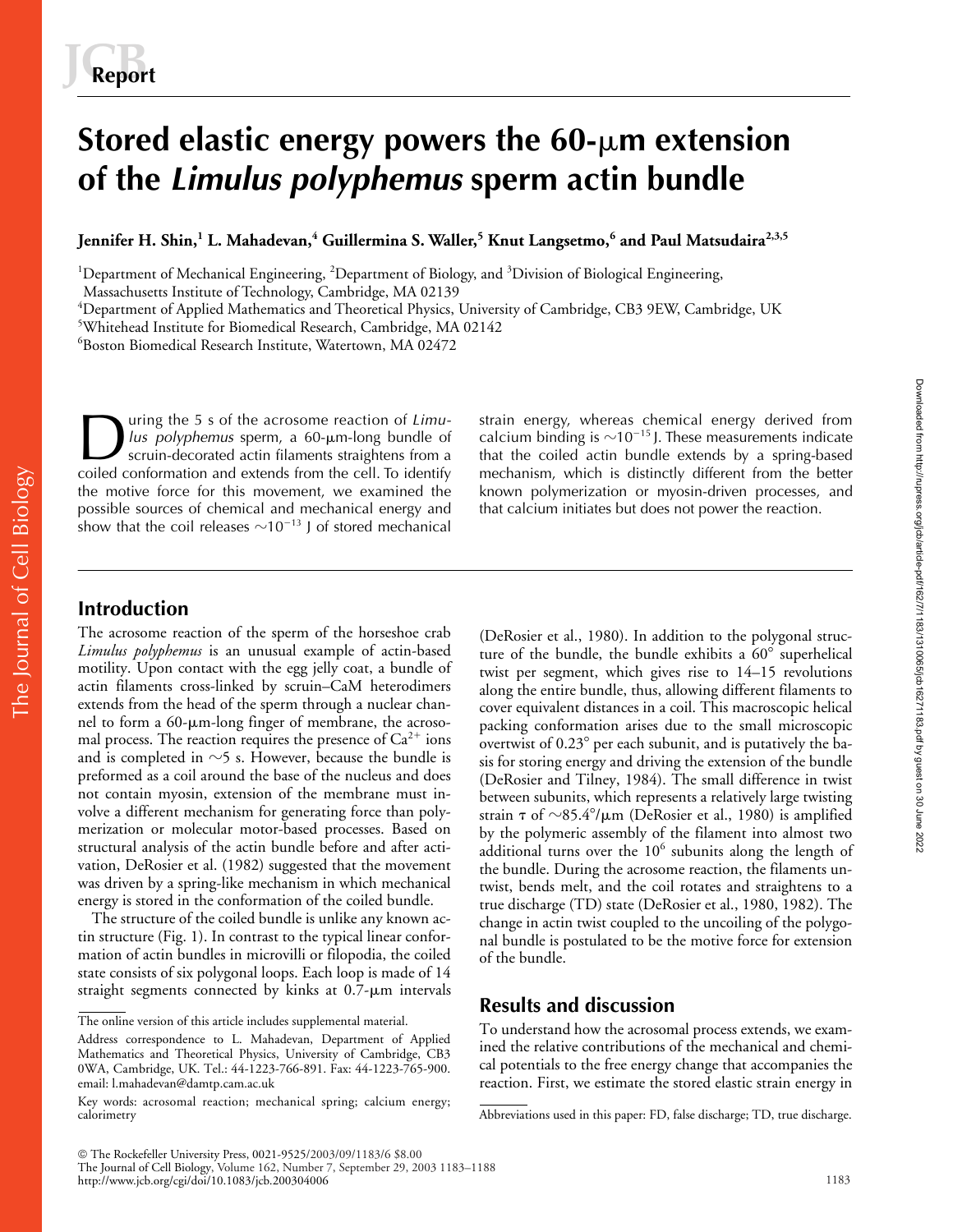

Figure 1. **A schematic of** *Limulus* **sperm based on electron micrographs.** The filaments are twisted in the coiled state and the FD state with opposite chirality but straight in the TD state. During the acrosomal reaction, the actin filaments untwist and unbend going from the coil to the TD. Sometimes the unbending does not occur, leading to kinked TDs (see Fig. S1, available at http:// www.jcb.org/cgi/content/full/jcb.200304006/DC1).

the twisted bundle by treating it as an initially straight, isotropic, elastic rod of circular cross section (the hexagonal packing of the filaments allows this as a reasonable first approximation) that is uniformly twisted. For such a rod, the elastic stored energy is (Landau and Lifshitz, 1986):

$$
U \approx \int_{0}^{L} \frac{1}{2} (A\kappa^2 + C\tau^2) ds,
$$
 (1)

where  $A$  is the bending stiffness,  $\kappa$  is the curvature of the bundle,  $C$  is the twisting stiffness,  $\tau$  is the twist per unit length, and *L* is the total length of the bundle. Based on this relationship, we can estimate the stored energy with the measured values of the bending and twisting stiffness.

Electron micrographs reveal that the bundle is sharply bent at 0.7-µm intervals (see Fig. S1, available at http:// www.jcb.org/cgi/content/full/jcb.200304006/DC1). The large curvature about the kinks extends over a length of the order of the thickness of the bundle; over this distance the filaments slip relative to each other just like in tilt boundaries in crystalline materials (Nabarro, 1967). Because the energy of the kinks scales sublinearly with the length of the bundle, this energy is small.

In contrast to having a discrete number of bends, the coiled bundle is continuously twisted over its length. Because the energy associated with kinks is small, the stored elastic energy in Eq. 1 may then be well approximated by:

$$
U \approx C \tau^2 L/2.
$$

For an isotropic rod with a circular cross section,  $A = 3C/2$ , a good estimate of the twisting stiffness *C* may be derived from the bending stiffness *A*, which is much easier to measure. We estimate the bending stiffness of the acrosome bundle from the shape of the bent bundle when subjected to a steady hydrodynamic flow at low Reynolds numbers (see

Materials and methods), and find it to be  $A \approx 5 \times 10^{-21}$  $\rm Nm^2$  (5  $\times$  10 $^9$  p $\rm N\cdot nm^2$ ), leading to a persistence length of  $l_p \approx A/k_B T \approx 1.2$  m. The total stored elastic energy in twist is then  $U \approx A\tau^2 L/3 \approx 3 \times 10^{-13}$  J (7  $\times 10^7$   $k_B$ T), and is much larger than the energy in the kinks. Indeed, the kinks are important only geometrically; they pack the bundle into the sperm in an energetically efficient manner and convert twist into extension during unpacking (DeRosier and Tilney, 1984). Evidence of this is seen in experiments (see Fig. S1, available at http://www.jcb.org/cgi/content/full/ jcb.200304006/DC1), where the kinks sometimes do not melt leading to a kinked TD. Thus, the acrosome reaction can be thought of as a two-step process: (1) the primary event, wherein the bundle untwists and extends, with the kinks converting (un)twist to extension; and (2) the secondary event, wherein the kinks melt, though this does not always have to follow.

Although mechanical energy is clearly responsible for large movements of macromolecular assemblies, energy may also be contributed by two other obvious energy sources, hydrolysis of ATP by actin and the energy released by  $Ca^{2+}$  binding. In a typical filament, the bound nucleotide in an actin subunit is ADP. However, it is conceivable that delayed hydrolysis of ATP could be coupled to extension of the bundle. Thus, we determined the state of bound nucleotide in the false discharge (FD) form (Fig. 1) of the acrosomal bundle by ion exchange column chromatography (see Materials and methods). The nucleotide status of the FD is measured for two reasons. First, the coiled bundles cannot be purified with any degree of biochemical purity and isolated coils are always contaminated with small fragments of FD. Second, the FD is a valid model of the coil because the two forms are rapidly and reversibly interconvertible in live cells (Andre, 1965). Because a cell can spontaneously extend and retract a FD within a few minutes, it is unlikely that the coil has a bound nucleotide different than the FD. Based on the elution volumes and peak areas of known amounts of injected nucleotide standards, the extracted nucleotide from both the TD and FD states is ADP (see Materials and methods). ATP is not detected in either preparation. Furthermore, the stoichiometry of extracted ADP to actin is 1.2:1 (mole/mole). Thus, the coiled bundle most likely consists of ADP-actin subunits (Fig. 2).

A second more probable source of chemical energy is the energy released by  $Ca^{2+}$  binding to the bundle. From thermodynamics, the energy of  $Ca^{2+}$  binding is simply the difference between the energy of binding to the coil and to the TD (Wyman, 1964). The sole  $Ca^{2+}$  binding sites in the bundle reside in the single CaM subunit of scruin–CaM heterodimers. To measure  $Ca^{2+}$  binding energy, we measured the heat of  $Ca^{2+}$  binding to the TD and FD forms of the bundle by isothermal titration calorimetry (see Materials and methods). In control experiments with isolated horseshoe crab CaM and scruin–CaM complexes,  $Ca^{2+}$  bound to four sites in the heterodimer. However, in the isolated actin bundle of the TD or FD, only two  $Ca^{2+}$  binding sites were detected (Table I). From the heat of binding we derive an association constant and finally a Gibbs free energy. The calculated difference in energy of binding to the FD and TD at 25°C is 3.6  $\times$  10<sup>-15</sup> J (8.8  $\times$  10<sup>5</sup>  $k_B T$ ). This value, an upper bound on the available free energy of  $Ca^{2+}$  binding, is al-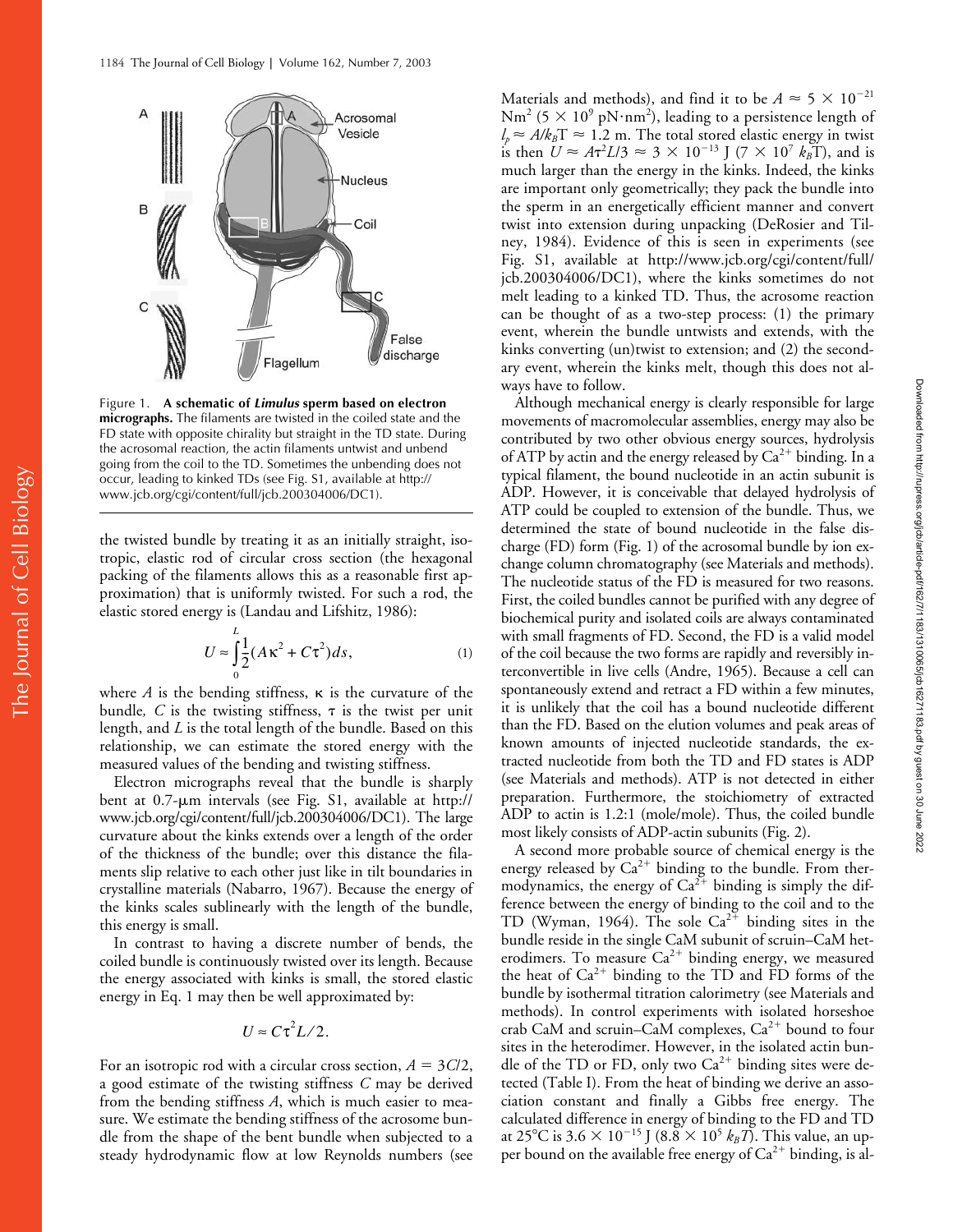Figure 2. **Chromatographs of nucleotides eluted from an ion exchange column.** AMP, ADP, and ATP display elution volumes of 7, 18.5, and 22 ml. Nucleotides extracted from the true (closed squares) and false (open squares) are identified as predominantly ADP when compared with nucleotide standards (open circles). The minor peak at 12.5 ml is unidentified.



most two orders of magnitude smaller than the lower bound estimate of the elastic energy. Our measurements of sources of mechanical and chemical energy show that there is ample elastic energy to extend the acrosomal process.

Having considered the sources of energy, we now briefly turn to a discussion of the energy sinks in the system. Just as the bundle is able to store a substantial amount of energy in twist, it dissipates this energy as it untwists in a viscous environment. Once the scruin–actin bond is loosened, the untwisting of the filaments leads to shearing between them as is clear from electron micrographs of the different states of the bundle (DeRosier and Tilney, 1984). This leads to a dissipation that can potentially be very large owing to the high degree of confinement that magnifies the shear rate for purely geometric reasons (see Fig. S3, available at http:// www.jcb.org/cgi/content/full/jcb.200304006/DC1).

As the bundle extends, it experiences friction in the highly viscous environment. The nuclear channel is very narrow, and the clearance between the channel wall and the bundle

surface is only of the order of a few nanometers, whereas the average diameter of the bundle is  ${\sim}100$  nm. Due to this small clearance between the bundle and the channel wall, hydrodynamic dissipation outside the channel is much smaller than the dissipation in the channel. The latter hydrodynamic dissipation rate,  $\dot{E}$ , is calculated to be 4  $\times$  $10^{-17}$  W  $(10^4$   $\vec{k}_B T/s)$  (see Fig. S2, available at http:// www.jcb.org/cgi/content/full/jcb.200304006/DC1). Because the duration of the reaction is typically  $\sim$ 5 s, the total energy dissipated is  $\dot{E} \approx 10^{-15}$  J (2.4  $\times$  10<sup>5</sup>  $k_B T$ ). It must be emphasized that this estimate of dissipated energy, which is nearly three orders of magnitude smaller than the estimated stored elastic energy, provides only a lower bound on the energy required to drive the reaction. Because the velocity of uncoiling changes by nearly an order of magnitude when the temperature is changed by  $\leq 15\%$ , the rate-limiting step cannot be the viscous resistance of the nuclear channel. Energy may also be consumed as the acrosomal bundle pushes or stretches the membrane during the reaction. However,

Table I. **Thermodynamic parameters for Ca2 binding determined by isothermal titration calorimetry**

| Protein | К.                     | ΔН.                      | К,                     | $\Delta H_2$             | $K_{2}$              | $\Delta H_2$             | $\mathbf{K}_{4}$     | $\Delta H_a$             |
|---------|------------------------|--------------------------|------------------------|--------------------------|----------------------|--------------------------|----------------------|--------------------------|
|         | $M^{-1} \times 10^{6}$ | $kcal$ mol <sup>-1</sup> | $M^{-1} \times 10^{6}$ | $kcal$ mol <sup>-1</sup> | $M^{-1} \times 10^5$ | $kcal$ mol <sup>-1</sup> | $M^{-1} \times 10^3$ | $kcal$ mol <sup>-1</sup> |
| CaM     | $0.36 \pm 0.18$        | $-1.6 \pm 0.5$           | $0.16 \pm 0.05$        | $0.3 \pm 0.7$            | $0.26 \pm 0.09$      | $-4.5 \pm 0.5$           | $6.1 \pm 4.4$        | $-1.8 \pm 1.0$           |
| Scruin  | $2.4 \pm 0.6$          | $-1.9 \pm 0.8$           | $1.9 \pm 0.4$          | $-2.9 \pm 0.2$           | $2.1 \pm 0.2$        | $1.9 \pm 0.3$            | 3.2 <sup>a</sup>     | $-1.8 \pm 0.5$           |
| TD      | $1.7 \pm 0.8$          | $2.5 \pm 0.4$            | $1.7 \pm 0.8$          | $-2.5 \pm 0.4$           | NO.                  | NO                       | NO.                  | NO.                      |
| FD.     | $2.5 \pm 0.4$          | $-3.1 \pm 0.1$           | $2.5 \pm 0.4$          | $-3.1 \pm 0.1$           | NO.                  | NO.                      | NO.                  | NO.                      |
|         |                        |                          |                        |                          |                      |                          |                      |                          |

K and  $\Delta H$  for the binding of each Ca<sup>2+</sup> are determined by a nonlinear least squares fit of the data. For *Limulus* sperm calmodulin (CaM) and scruin data are fit using a sequential binding model with four sites. Averages and deviations for five (CaM) and two (scruin) experiments are presented. For true discharge (TD) and false discharge (FD), the two high affinity Ca<sup>2+</sup> binding sites do not have different thermal properties, and were, therefore, fit using a single site model with a stoichiometry of two. Averages and deviations for three (TD) and two (FD) experiments are presented on a per  $Ca^{2+}$  basis. Binding of  $Ca^{2+}$  to the two low affinity sites of TD and FD was not observed. NO, not observed.

a Only the value from one experiment is presented. Fitting for the lowest affinity site was poorly determined in the second dataset.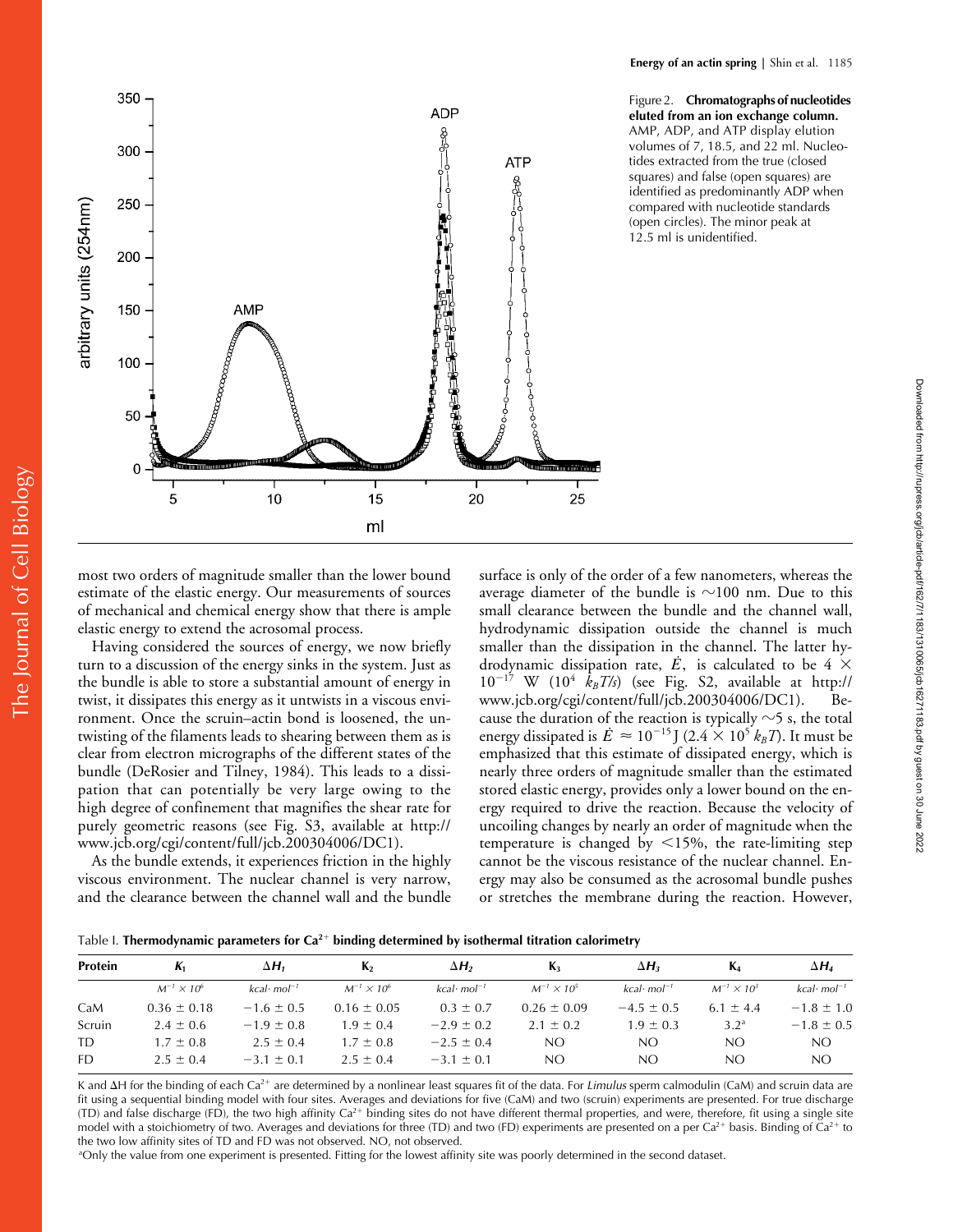Tilney (Tilney et al., 1979) showed that the outer nuclear envelope surrounding the coil is converted into the 18  $\mu$ m<sup>2</sup> of new plasma membrane surrounding the TD. Thus, the membrane is unlikely to be a significant energy sink. We speculate that most of the energy is dissipated by interfilament sliding as the bundle untwists (see Fig. S3, available at http://www.jcb.org/cgi/content/full/jcb.200304006/DC1).

Cellular engines that power motility usually fall into two categories: polymerization ratchets and molecular motors. The work performed by both types of engines depends on continual hydrolysis of ATP. Here, we provide quantitative evidence to support a third type of cellular engine, a spring, in which the energy is stored in the conformation of the actin–scruin complex in the coiled bundle using a subtle combination of geometric packing and chemical binding. We base this conclusion on three pieces of evidence. First, the acrosomal actin bundle is stiff and requires enormous energy to bend and twist into a coil; we estimate the elastic energy to be  $\sim 10^{-13}$  J (2.5  $\times 10^7$   $k_B T$ ). To place this number in perspective, we compare the specific power of the acrosome with other force-generating engines. A single bundle contains 10<sup>6</sup> subunits of actin and scruin and a mass  $\sim$ 2  $\times$ 10<sup>-16</sup> kg (Sanders et al., 1996) so that the specific power is 2.5  $\times$ 10<sup>2</sup> J/s kg. This value is two orders of magnitude smaller than the specific power of an ATP-driven motor protein and of the same order of magnitude as the bacterial rotary motor, striated muscle, and a gasoline automobile engine (Mahadevan and Matsudaira, 2000), suggesting that it has sufficient power as a cellular engine for motility. Second, a typical actin-based engine requires expenditure of chemical energy to do work (Lymn and Taylor, 1971). However, we rule out the possibility that ATP hydrolysis is directly coupled to the acrosome reaction because the FD and TD contain ADP in a 1:1 molar ratio with actin. Because the coil can reversibly convert into a FD, the bound nucleotide of the coil is most likely ADP. The third piece of evidence is the low yield of work from  $Ca<sup>2+</sup>$  binding. Although the energy from ligand binding could power the movement, our measurements show that the energy released from  $Ca^{2+}$  binding to the TD and FD is insufficient by two orders of magnitude to account for the mechanical energy expended in the reaction. Thus, based on our measurements of mechanical and chemical energy, we conclude that there is ample elastic energy but not chemical energy to extend the acrosomal process.

How conformational changes store energy is unknown but the stiffness measurements and three-dimensional reconstructions of the TD suggest a possible clue. The EMderived structure shows that the TD is an extensively crosslinked bundle of actin filaments in which scruin cross-links are spaced along every actin subunit (Schmid et al., 1994; Sherman et al., 1999). In contrast, in a more conventional actin bundle fimbrin cross-linked actin filaments (Tilney et al., 1980; Volkmann et al., 2001), cross-links are spaced 36 nm along an actin filament. The difference in stiffness between the acrosomal bundle and a fimbrin-type bundle arises because they differ in the density of protein cross-links between filaments. Based on the measured bending stiffness and an average bundle radius of  $r \approx$  50 nm yields a Young's modulus  $E = 4A/R<sup>4</sup> \sim 10<sup>9</sup>$  Pa for the composite actin–scruin

bundle, comparable to that of a stiff elastomer and similar to that of pure actin filaments (Kojima et al., 1994). The Young's modulus is consistent with the three-dimensional structure of the acrosomal bundle, which is closer to a solid rod of protein than a braid of filaments separated by waterfilled space. The close association between neighboring filaments inferred from the mechanical properties and the biochemical studies of scruin suggests that scruin is a latch that holds actin filaments and the acrosomal bundle in their unusual conformations. It also explains how changes to the twist of individual filaments are physically coupled to interfilament shearing during the formation and release of the TD (unpublished data).

Recent structural and biochemical studies (Schmid et al., 1994; Sanders et al., 1996; Sherman et al., 1999) are consistent with the hypothesis that the scruin–CaM complex undergoes a conformation change in the presence of  $Ca^{2+}$  allowing the twisted actin filaments to untwist relative to each other. Formally, there are two possibilities for the uncoiling mechanism. In an unzipping model, a spatially localized zone of conformational change propagates between the two phases of the acrosome so that only a segment of the bundle uncoils at one time. In this scenario, which is similar to other polymorphic transitions in supramolecular systems (Hotani, 1980), we expect the actin bundle to extend with a nearly constant velocity. In contrast, a global explosion model involves uncoiling throughout the entire bundle, with the nuclear channel converting the change into motion. In this model, the extension velocity of the acrosome would decrease exponentially with time after a short explosive initial transient. Experimental results indicate that the velocity of extension is constant during the reaction, supporting the model where the local untwisting propagates spontaneously along the bundle once a critical threshold is reached; equivalently, the region remains fixed in space while the bundle moves through this region sequentially uncoiling section by section. Because the energy from  $Ca^{2+}$  binding is at least 100-fold lower than the expended mechanical energy, our studies suggest that  $Ca^{2+}$  is a trigger that initiates the reaction, which is then self-sustained and driven by the stored elastic energy.

This dynamical event is analogous to a phase transition in a crystalline material (Oosawa and Asakura, 1975), which allows for conformation changes to occur in a localized zone of activity (a defect, dislocation, or front) where the material is transformed from one ordered phase (twisted) to another (untwisted). A simple analogy that illustrates the role of localized zones of activity may be found by considering the motion of a heavy carpet on the ground. It can be moved by (a) pulling it so that it slides uniformly, or (b) by forming a small localized fold that is then forced to roll along the carpet. Clearly, the latter is energetically more efficient, but requires some energy to nucleate a fold before it can propagate under the influence of, say, gravity. Just as in the context of a carpet, a critical size of the untwisted phase for the actin bundle must be nucleated by some environmental factors. Our experiments suggest that  $Ca^{2+}$  binding triggers the reaction by changing the relative energy of the different states of the bundle. In particular, it makes the initially unstable straight state sta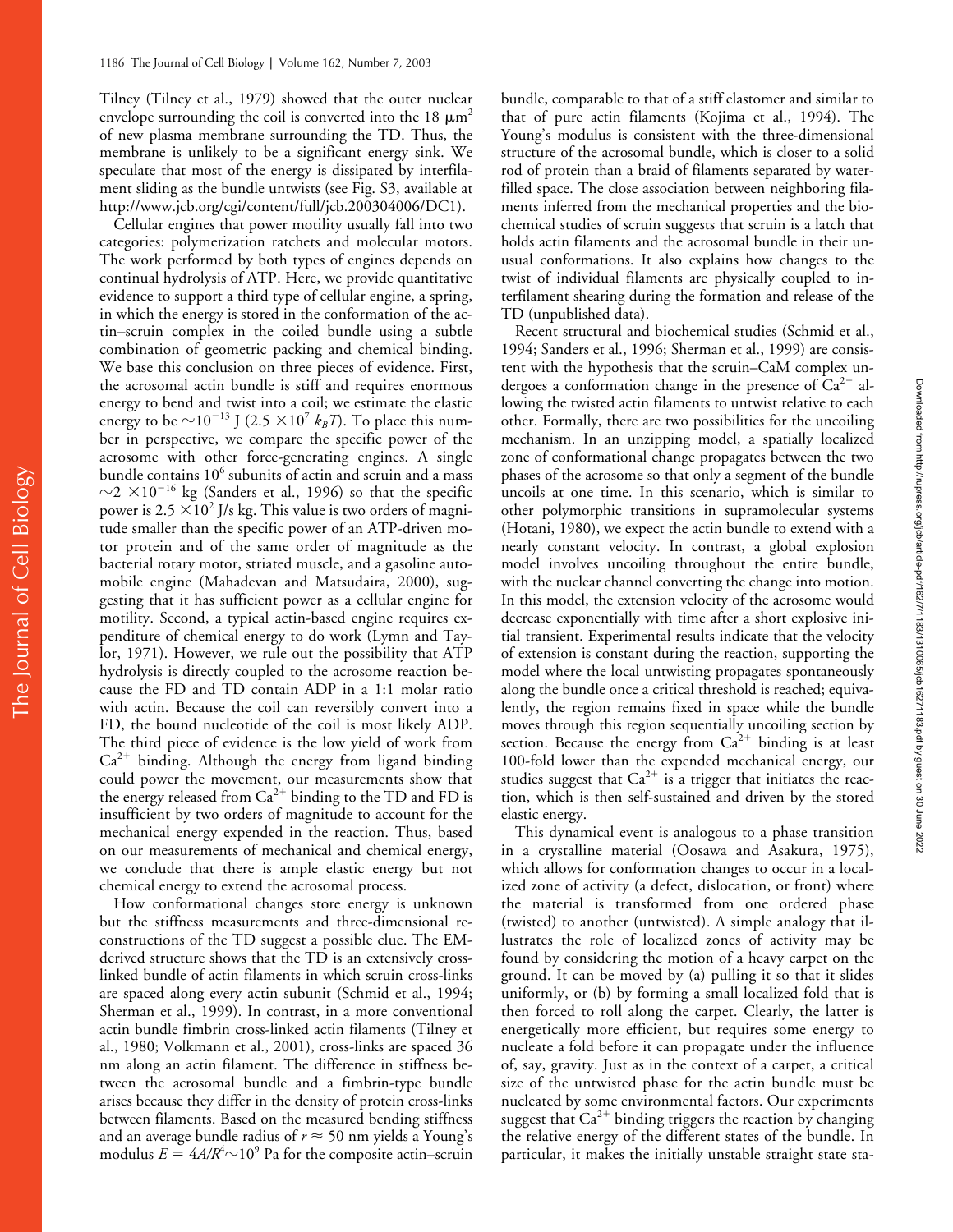The Journal of Cell Biology

The Journal of Cell Biology

ble relative to the coiled state. Once this critical event has occurred, we hypothesize that the reaction proceeds without any further need for  $Ca^{2+}$ , and is driven by the stored mechanical energy as the stable phase (the untwisted, unstrained bundle) invades an unstable phase (the twisted, strained bundle). In a long specimen, this front will travel with a nearly constant velocity determined by the balance between the driving force and the dissipation, i.e., the bundle should untwist with a nearly constant velocity. The conversion of twist to extension is achieved in a remarkable way in this system, and uses the presence of kinks (DeRosier and Tilney, 1984; DeRosier et al., 1980; see Fig. S1, available at http://www.jcb.org/cgi/content/full/ jcb.200304006/DC1). Thus, the kinks are an efficient way of packing and unpacking the bundle, whereas the twisting strain is an efficient way of storing energy. A quantitative model requires further characterization of the problem parameters, and constitutes work currently in progress (unpublished data).

The coiled *L. polyphemus* acrosomal bundle is not unique in storing elastic energy via small conformation changes in a crystalline protein biopolymer. Other examples include the tubulin assemblies in microtubules, virus capsids and clathrin coats, and bacterial flagella (Oosawa and Asakura, 1975; Yamashita and Namba, 1998; Bray, 2001). In these structures, small changes at the subunit level are amplified by the repetitive polymeric structure into large scale movements. In principle, any polymeric structure is capable of storing elastic energy.

## **Materials and methods**

#### **Sperm and acrosome isolation**

Sperm were collected by stimulating the gonopores of *L. polyphemus* males. Cells were centrifuged twice at 750 *g* for 5 min and resuspension in artificial seawater (ASW: 423 mM NaCl, 9 mM KCl, 9.27 mM CaCl<sub>2</sub>, 22.94 mM MgCl<sub>2</sub>, 25.5 mM MgSO<sub>4</sub>, 2.15 mM NaHCO<sub>3</sub>, and 10 mM Tris, pH adjusted to 8.0) to be stored as a pellet on ice. The TD state was prepared following Sanders et al. (1996). The FD state was prepared following Tilney (1975) but with the minor modification that the FD was induced by suspending the washed sperm in five volumes of 0.1% Triton X-100, 0.1 mM EDTA,  $\bar{3}$  mM MgCl<sub>2</sub>, and 30 mM Tris, pH 8.0 (4°C).

#### **Light microscopy**

The acrosome reaction was induced by diluting the sperm suspension with 25 mM  $CaCl<sub>2</sub>$  to a 1:100 ([vol/vol]  $CaCl<sub>2</sub>/ASW$ ). Calcium ionophore A23187 (1 mg/ml in DMSO) was diluted 1:10 with 25 mM CaCl<sub>2</sub>. The experiments were conducted in a flat capillary flow cell (18 mm  $\times$  6 mm  $\times$ 0.3 mm) constructed from a glass coverslip sealed to a glass microscope slide with Apiezon grease. A sperm suspension was introduced into the flow cell with a pipette and left to adhere to the coverslip. The acrosome reaction was induced with a flow of A23187. Cells were imaged under DIC-H optics at 100× magnification on an inverted microscope (model TE300; Nikon), captured by a video camera (model Orca CCD; Hamamatsu), and digitized at 30 fps using an Apple Video player.

#### **Bending stiffness**

Activated sperm cells were adsorbed onto a glass coverslip treated with BIOBOND (EMS, Inc.) and assembled in a flow chamber. Fluid flow was generated by capillary absorption from a filter paper at the opposite to end of the flow chamber. To calculate the velocity of flow, the trajectory of small 0.1-µm-size particles in the fluid were imaged and tracked in the focal plane of the bundle. The bending stiffness was calculated from the profile of digitized images of the bent bundle and the fit to the solution of the differential equation for a rod bent by a hydrodynamic flow (Fig. 3). At these length scales, the dynamics are dominated by viscous effects, and the ratio of inertial to viscous forces, i.e., the Reynolds number (Re), based



Figure 3. **Measurement of the bending stiffness of the actin bundle.** Shape of the extended acrosome bundle in the absence (A) and the presence (B) of a steady flow. Bar, 5  $\mu$ m. The trajectory of small 0.1- $\mu$ m radius particles (two black arrowheads) is used to obtain the velocity of the flow. (C) A theoretical fit to a solution of Eq. 3.

on the sperm size of 5  $\mu$ m is Re $\sim$ 10<sup>-7</sup>. For steady flow past the bundle, the equation for the transverse position of the bundle *y(x)* is:

$$
A\frac{\partial^4 y}{\partial x^4} + v\zeta = 0,\tag{2}
$$

Downloaded from http://rupress.org/jcb/article-pdf/162/7/1183/1310065/jcb16271183.pdf by guest on 30 June 2022

Downloaded from http://rupress.org/jcb/article-pdf/162/7/1183/1310065/jcb16271183.pdf by guest on 30 June 2022

with boundary conditions; at  $x = 0$ ,

$$
y = \frac{\partial y}{\partial x} = 0,
$$

and at  $x = l$ ,

$$
\frac{\partial^3 y}{\partial x^3} = \frac{\partial^2 y}{\partial x^2} = 0,
$$

*l* being the length of the acrosome, *v* the velocity of the flow measured using bead trajectories. Here, we have used the linearized (small slope) approximation for the elastic behavior of the bundle, and the drag coefficient  $\zeta$  = 4-/[log(*l*/*D*)], *D* being the distance of the bundle above the slide (Cox, 1970). We use the shape to determine the average bending stiffness, *A*  $\sim$ 5  $\times$  10<sup>-21</sup> Nm<sup>2</sup>.

#### **Nucleotide identification**

To identify the nucleotide present in the acrosomal process, TD and FD were isolated, washed several times with 50 mM Tris, pH 8.6 (4°C), and dialyzed of free nucleotide. Solid urea was added to washed pellets to a final concentration of 8 M in a final volume of 200  $\mu$ l to extract the bound nucleotide. Samples were incubated at room temperature for at least 1 h, diluted to 3.2 ml with 50 mM Tris, pH 8.6, and centrifuged at 349,000 *g* for 20 min (Beckman Coulter). The extracts were applied at a flow rate of 0.25 ml/min to a 1-ml TOYOPEARL DEAE-650S ion exchange column equilibrated in 50 mM Tris, pH 8.6. AMP, ADP, and ATP eluted with a gradient of 0–1 M NaCl in 50 mM Tris, pH 8.6. The positions of peaks were monitored at 254 nm and compared with the elution times and peak areas of